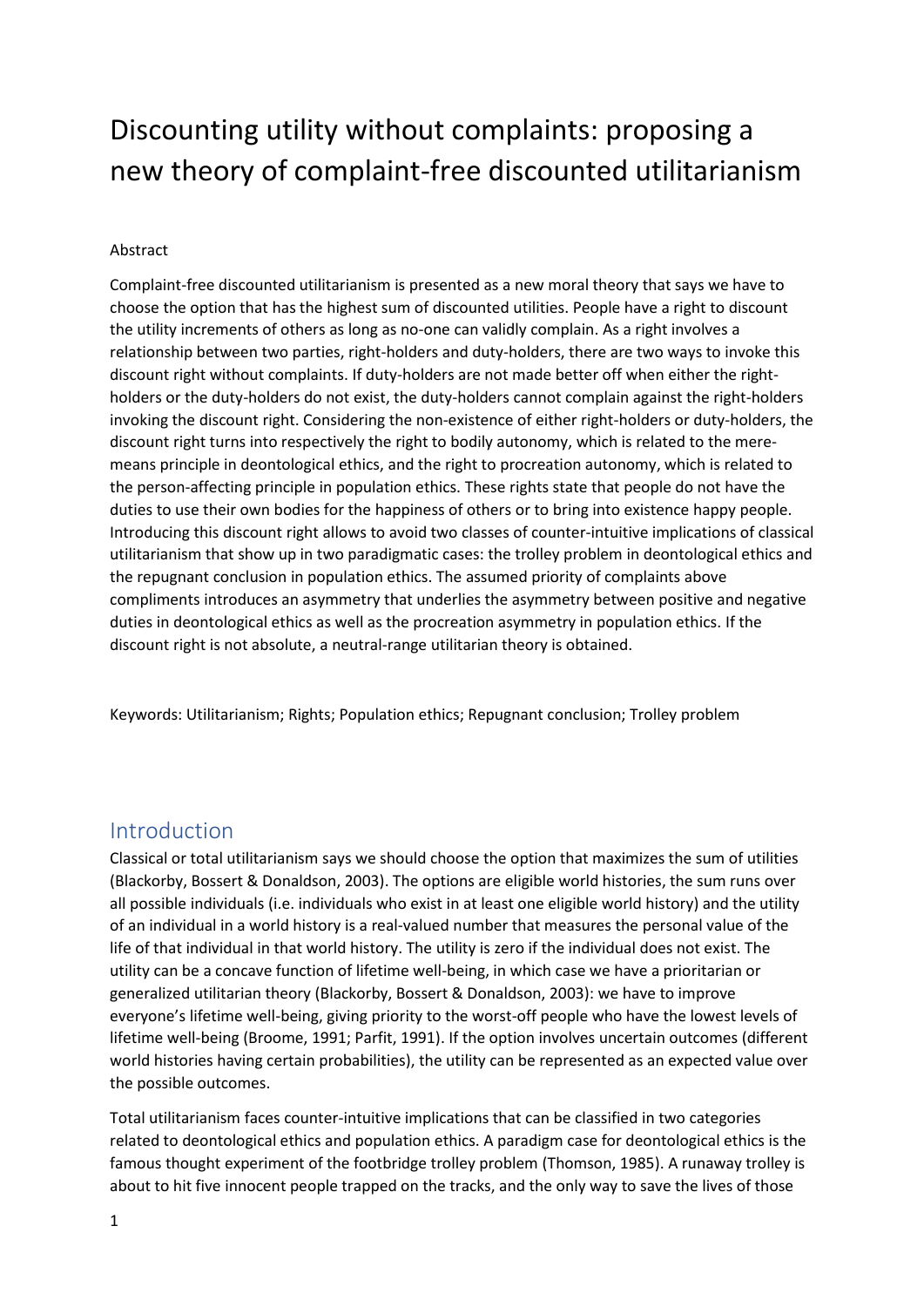five people is by pushing an innocent bystander from a footbridge. The bystander will fall on the tracks and is heavy enough to block the trolley.

The trolley thought experiment involves two eligible options. In the option 'Push', the five people are saved and each of them gets lifetime well-being or utility of 100, corresponding to a full life. The bystander, on the other hand, is killed, and this premature death gives that person a utility of 50. The option 'No push' entails the five people being killed, each getting utility 50, and the bystander surviving and getting utility 100. As the sum of utilities is higher in 'Push', total utilitarianism entails one should push the bystander. That is counter-intuitive according to most people (Hauser, Young & Cushman, 2008). A more realistic example is the forced organ transplantation dilemma, where there is an organ shortage and the lives of five patients in the hospital can only be saved by sacrificing an innocent person and transplanting five of that person's organs.

The paradigm case for population ethics is the repugnant conclusion (Parfit, 1984), or the more extreme version of the very repugnant conclusion (Arrhenius, 2003). There are again two options. In the first situation, everyone of the existing people is maximally happy. In the second situation, that same group of people exist, but all of them become extremely miserable. Next, a huge number of people are brought into existence, each having a life barely worth living (i.e. a positive but very small utility). If the number of lives barely worth living is large enough, the total sum of utilities in the second option will be larger than in the first. Hence, total utilitarianism prefers the second option, but this seems counter-intuitive to many people.

This article argues how the above two counter-intuitive implications of utilitarianism can be avoided by introducing a discount right: a right to discount utility increments of others as long as no-one can validly complain. If people invoke this complaint-free discount right, we get a restricted utilitarian theory that only includes discounted utilities instead of full utilities in the sum.

# The complaint-free right to discount utility

Assume that the bystander in the footbridge trolley problem has a deontological right to deduct an amount from one's own utility in the dispreferred option. When the bystander is sacrificed in option 'Push', that person gets utility 50. This is lower than the utility in 'No push', so option 'Push' is the dispreferred option according to the bystander. Suppose that person is allowed to deduct an amount from that utility of 50. If the deducted amount is more than 200, such that the bystander has a reduced utility less than -150, the sum of (reduced) utilities in option 'Push' is lower than in option 'No push'.

The right to deduct an amount of utility is equivalent to the right to discount the utility of others. For example, by deducting 250 units of utility, the bystander is actually fully discounting the total utility increase that the five people get when option 'Push' is chosen. When the deducted amount is 250, it is as if all the benefits (utility increases) received by the five people in option 'Push' do not count. The sum of reduced utilities in 'Push' is 50 (the utility of the bystander) minus 250 (the reduced amount) plus five times 100 (the utilities of the five people), which equals 300.

Of course, not only the bystander, but all people involved should have the right to discount the utility of others. That means the five people could equally discount the utility of the bystander in option 'No push'. If the group of five people fully discounts the utility increase of the bystander in option 'No push', which equals 50, then the sum of reduced utilities in 'No push' equals 300. This is the same as the sum of reduced utilities in 'Push' when the bystander was fully discounting the utility increase of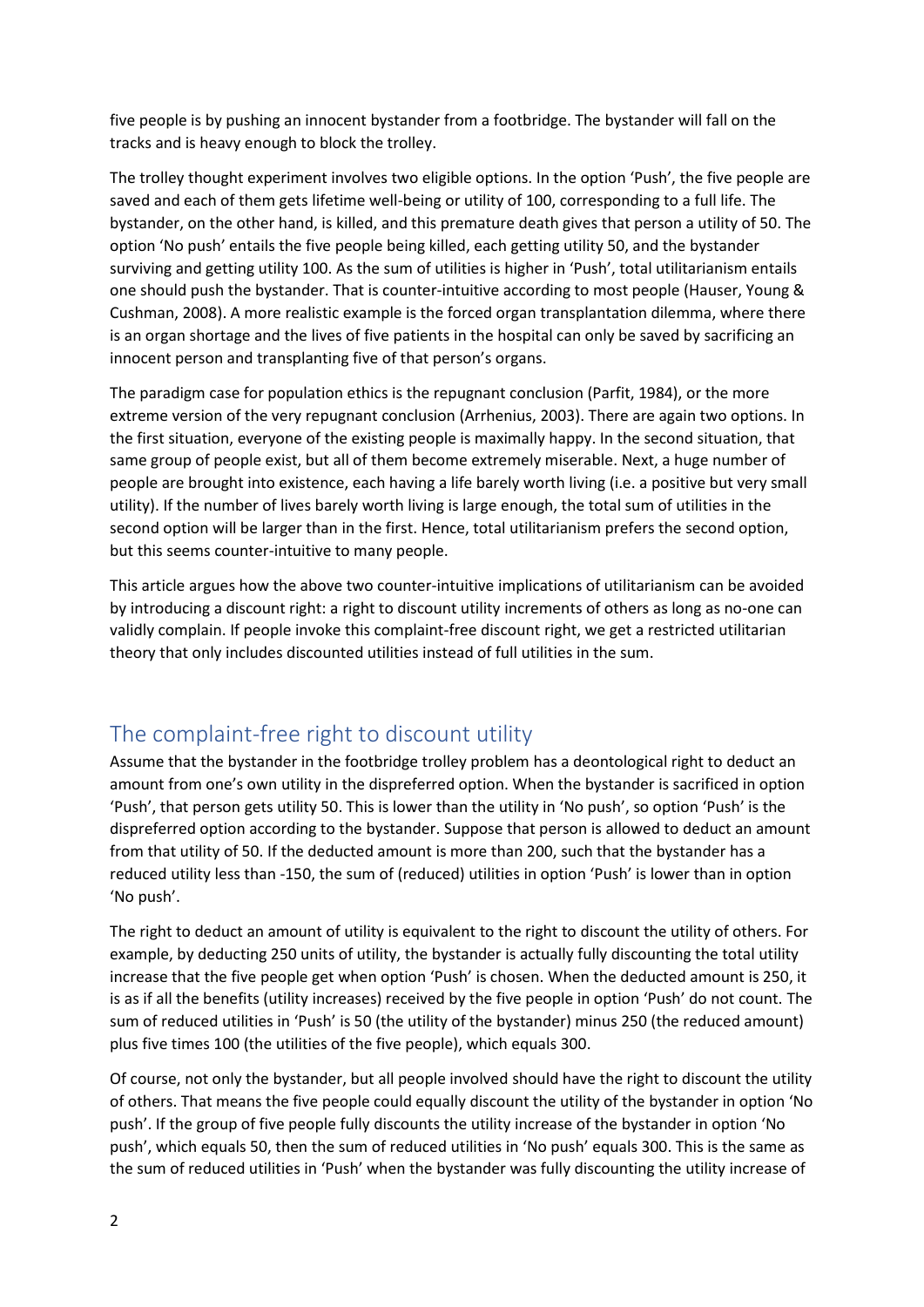the five people. 'Push' and 'No push' become morally indifferent, and 'Push' becomes a permissible option. This is counter-intuitive. It gets worse when each one of the five people fully discounts the utility increase received by the bystander in 'No push'. In that case, the total deducted amount is five times 50. This equals 250, the same as the total amount deducted by the bystander in option 'Push' when fully discounting the total utility increase that the five people get in option 'Push'. Hence, if everyone invokes the right to fully discount the utility increases of others, then we are back at square one: accept the utilitarian obligation to push the bystander.

To avoid this line of reasoning that results back to the counter-intuitive utilitarian implication, we can put restrictions on the right to discount utility of others. That right is not absolute: it cannot be invoked in all situations.

A right is always a relationship between two parties: the right-holders, or more accurately rightinvokers<sup>1</sup>, who invoke or claim their right, and the duty-holders who have the duty to respect the invoked right of the right-invokers. As there are two parties, a right has at least one of two properties: it can give an advantage to the right-invokers or a disadvantage to the duty-holders. When receiving an advantage, the right-invokers can compliment or thank the duty-holders. When receiving a disadvantage, the duty-holders can complain against or condemn the right-invokers.

It is possible that right-invokers cannot compliment or that duty-holders cannot validly complain. As the next two sections demonstrate, there are two cases where the right to discount utility does not cause valid complaints. In these two cases, the complaints of the duty-holders become invalid in the sense that the duty-holders do not become better-off when either the right-invokers or the dutyholders are absent or do not exist. There are only two such cases, due to the fact that there are two parties involved: right-invokers and duty-holders. For both parties we can ask the question: what if those people were absent or did not exist? In the first case, which deals with deontological ethics in general and the footbridge trolley problem in particular, the presence or existence of the rightinvokers (e.g. the bystander on the footbridge) is important. In the second case, which deals with population ethics in general and the repugnant conclusion in particular, the presence or existence of the duty-holders (e.g. the extra people with lives barely worth living) is important.

There is a symmetry between compliments and complaints: the presence of compliments is good, the presence of complaints is bad. In order to avoid the counter-intuitive implications of utilitarianism, such as the obligation to push the bystander or to accept for the very repugnant conclusion, we have to break this symmetry. When it comes to the right to discount utility, the absence of complaints becomes more important than the presence of compliments. Hence, we are going to consider only complaints. In particular, we are going to restrict the right to discount utility only to the cases where invoking that right does not generate valid complaints. In other words, only the complaint-free right to discount utility is valid. As discussed in the next section, when the bystander invokes the right to discount the utility of the five people, that right is complaint-free. But when the five people invoke the right to discount the utility of the bystander, that right is not complaint-free.

As this symmetry-breaking introduces some arbitrariness (why should avoiding complaints be more important than seeking compliments?), it is arguably the most important subjective judgment underlying our new moral theory of complaint-free discounted utilitarianism.

<sup>&</sup>lt;sup>1</sup> Note that right-invokers have to be right-holders, because one cannot invoke a right that one does not have. Duty-holders can be, but are not necessarily, right-holders.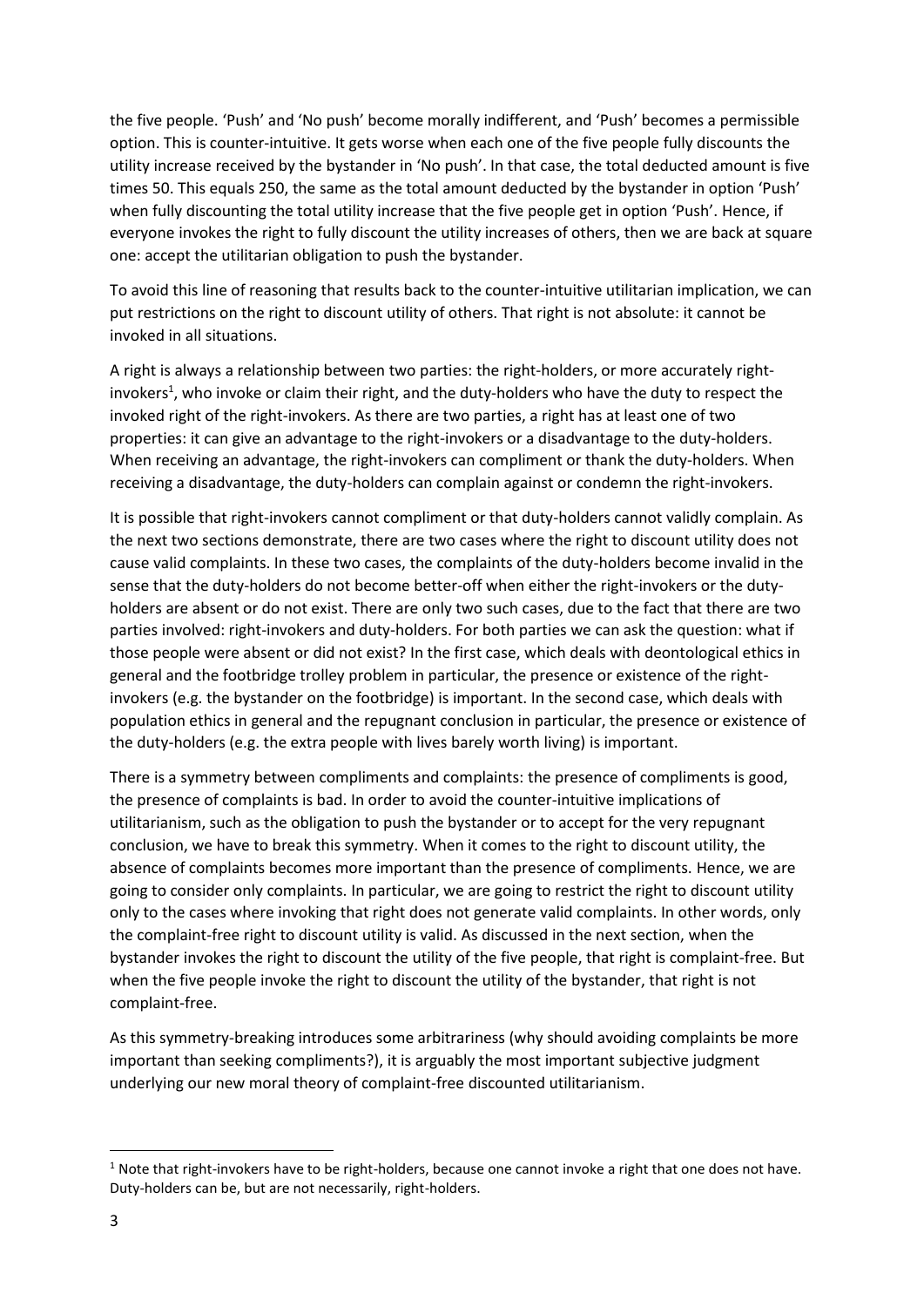### The deontological mere-means principle

In the 'Push' option of the footbridge trolley problem, the bystander invokes the right to discount the utility increases of the five people on the track. As a result, the 'No push' option should be chosen, the bystander may not be pushed, and the five people die. Can those five people complain? No, because if the bystander, who is the right-invoker, were absent or did not exist, the five people would not be made better off. The body of the bystander is required in order to block the trolley and save the five people. The same goes for innocent people who are sacrificed for their organs in the forced organ transplantation case. If there is no-one to be sacrificed, there are no organs, and the patients in the hospital cannot be made better off. If the presence of the body of the victim is required, we can say that the victim is used as a means for the ends of others. If the victim does not want to be treated that way, the victim is used as merely a means when sacrificed.

In cases like the footbridge trolley problem, the complaint-free right to discount utility becomes the right not to be used as merely a means for someone else's ends, or the right to bodily autonomy. People who have this right do not have a duty to use their bodies as means for someone else's ends. They do not have a duty to make other people happy by the use of their own bodies. This right corresponds with the famous deontological mere-means principle (e.g. Kant, 1785; Korsgaard, 1996; Kerstein, 2009). 'Bodily autonomy' and 'mere means' both contain two words, which means two conditions have to be met in order to say that the mere-means right of a victim is violated: 1) the presence of the victim is required (this refers to the words 'bodily' and 'means'), and 2) the victim has to do or undergo something unwanted (this refers to the words 'autonomy' and 'mere').

The condition that the victim has to be present also relates the mere-means principle to other important deontological principles, such as the difference between doing versus allowing (Howard-Snyder, 2011), the difference between positive and negative duties (Singer, 1965; Belliotti, 1978), and the permissibility of partiality in imperfect duties of beneficence. These principles can all be derived from the mere-means principle (Bruers, 2016). For example, doing implies the presence or existence of the agent, whereas allowing does not require that presence. A positive duty to help someone requires the presence of the helper, whereas the negative duty not to harm someone is automatically fulfilled if the agent were absent or did not exist. The abovementioned choice for the priority of complaints above compliments in the case of the right to discount utility, breaks the symmetry between positive and negative duties and between doing and allowing harm.

The required presence of the agent in the case of a positive duty of beneficence also implies that the duty of beneficence becomes imperfect. Bystanders do not have the duty to sacrifice themselves by jumping in front of runaway trolleys in order to save people on the tracks. Therefore, the duty to block a runaway trolley, or more generally the duty to help someone at a personal cost, is imperfect or supererogatory. Such imperfect duties of beneficence permit partiality. Suppose in a burning house you can save either one person you hold dear, or five other, unknown people trapped in another room. The utilitarian would say you have the duty to save the five, because the majority gets priority. But your presence is required to save those people, and saving them is against your will, as you prefer to save the one person you hold dear. These are the two conditions of the violation of the mere-means right. Hence, if the utilitarian condemns you when you save the one person, you are used as merely a means and your mere-means right is violated. If you may not be condemned for choosing to save the one person, you are allowed to be partial towards the one you hold dear. With this permissible partiality, the demandingness objection to utilitarianism (Hooker, 2009) can be avoided.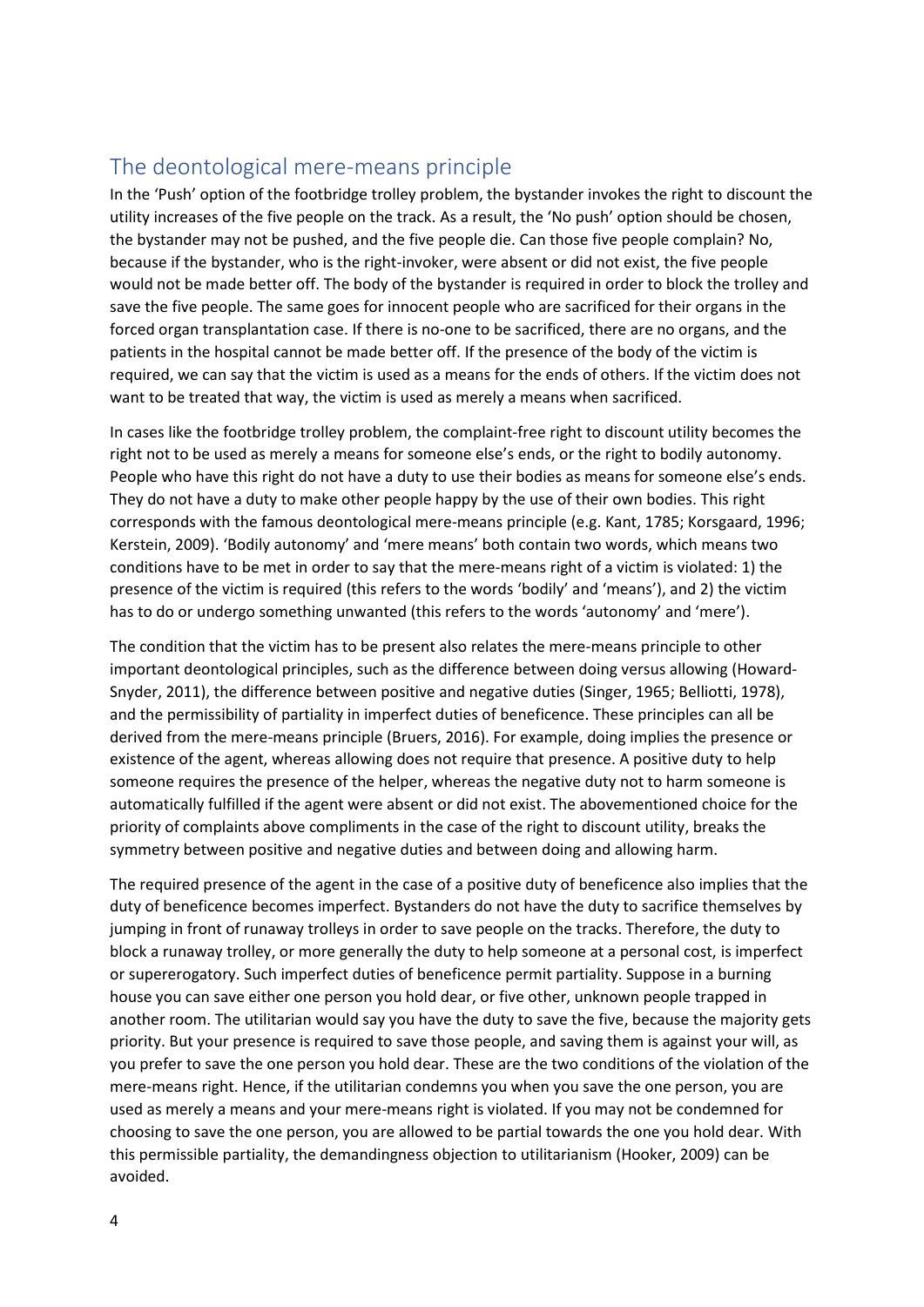With the complaint-free right to discount utilities, which result in the right to bodily autonomy or the right not to be used as merely a means, we arrive at many deontological principles that satisfy moral intuitions held by many people. The idea that this right is unique in the sense that it is complaintfree, was first argued by Walen (2014). This right does not have negative externalities in the sense that it does not impose costs on others: introducing extra people who have this right does not make other people worse off. No matter how many bystanders come into existence and stand on the footbridge, if they all have the right not to be used as merely a means, the people on the track still face the same bad outcome as if the bystanders did not exist: they are still killed by the trolley. This is different from the right to be saved (the right not to be killed). If the five people on the track have the right to be saved, the bystander on the footbridge has a duty to save those five people by jumping in front of the trolley. But that person would be better off if the five people on the track were not present.

The issue of negative externalities and required presence of victims can be explored further by combining the footbridge trolley problem with the other famous trolley case: the switch trolley problem (Thomson, 1985). In the integrated switch-footbridge trolley problem, N number of people are on the track, about to be killed by a runaway trolley. You can save those people by turning a switch on a footbridge, that sends the trolley in the direction of a side track where M innocent people are trapped. However, a bystander stand next to the switch on the footbridge, such that if you turn the switch, the bystander will be pushed from the bridge, block the trolley and save the M people on the side track.

If the bystander was absent, we have the simple switch trolley problem. Suppose all the N plus M people on the tracks have the complaint-free right to discount utility. If the M people on the side track invoke this right, the switch may not be turned, and the N people on the main track are killed. Those N people can complain, because they rather prefer the absence of the people on the side track. If the M people were absent, the switch may be turned and the N people would be made better off. Therefore, the M people cannot invoke the right to discount the utilities of the N people. That right is not complaint-free in this case. As a consequence, no utilities can be discounted, and we end up with the utilitarian conclusion that it is good to turn the switch if N is larger than M and bad if M is larger than N.

Now let us introduce the bystander next to the switch. If the switch is turned (and the bystander is pushed from the footbridge), the N people are saved and hence receive an increased utility. What if the bystander invokes the right to discount the utility increases of the N people? If M is larger than N, the bystander can validly invoke this right, because the switch may not be turned in the absence of the bystander. The presence of the bystander does not make the N people worse off. The N people cannot validly complain against invoking the right to discount their utility increases.

However, if N is larger than M, invoking that right becomes invalid. By invoking that right, the switch may not be turned and the N people will die. Those N people would be better off if the bystander was absent, because in that case the switch may be turned. Hence, the N people can validly complain against invoking the right, and we end up with the utilitarian conclusion: turning the switch becomes good. As invoking the right to discount the utility increases of the N people is invalid, the switch may be turned, which means the bystander will be pushed from the footbridge and will be used as merely a means to save the M people on the side track. What if the bystander invokes the right to discount the utility increases of those M people? That is also invalid: if that means the switch should not be turned, the N people on the main track can complain, because they are made worse off than in the absence of the bystander. And the M people themselves cannot complain about their utilities being discounted, because in the absence of the bystander, the switch will still be turned, such that the M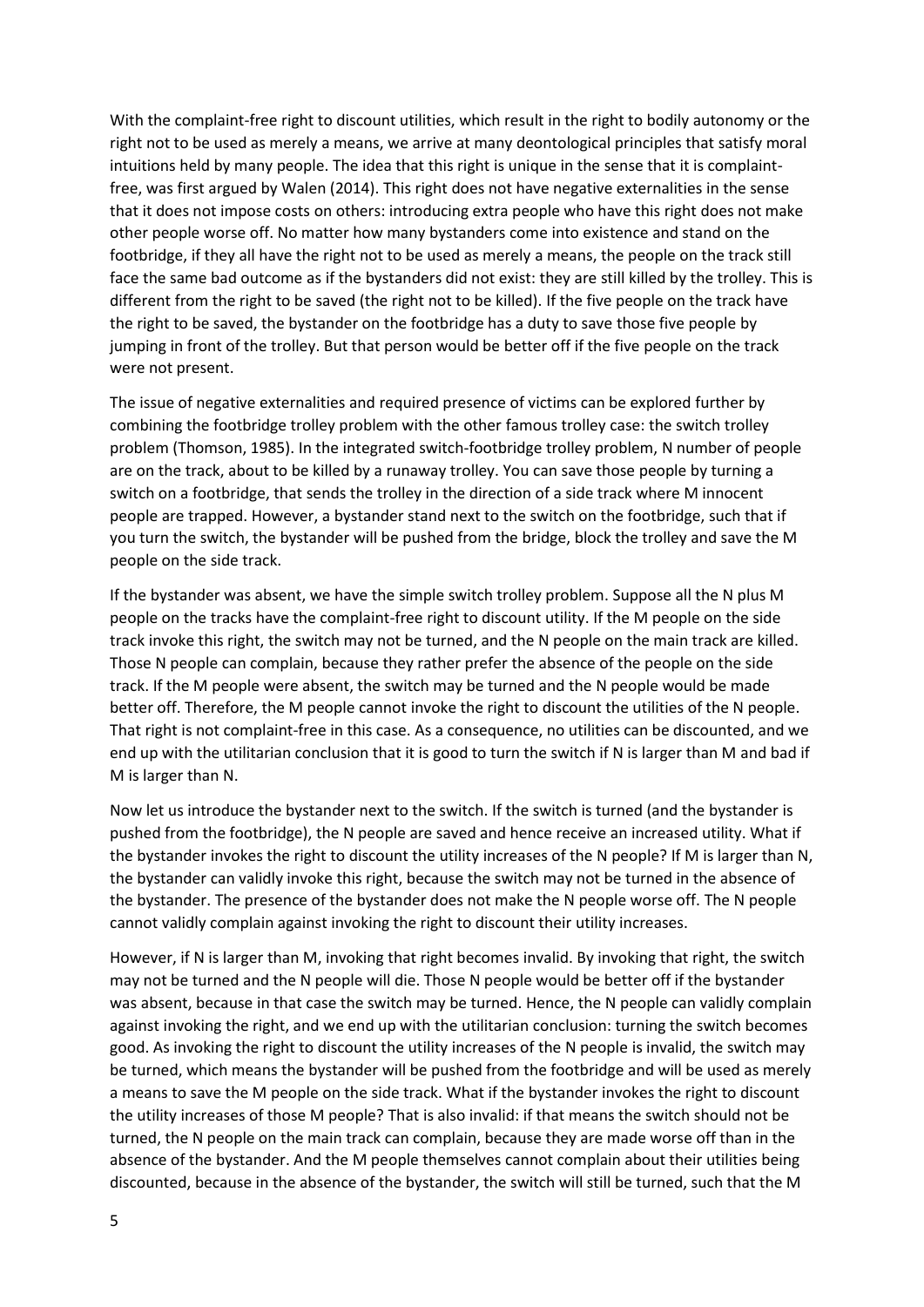people die anyway. As a consequence, we now have an example where it becomes permissible to use the bystander as merely a means to save the M people. This use can be considered as a side effect of saving the N people by turning the switch. This only works if M is smaller than N. If M is larger, the switch may not be turned, the bystander may not be used as a means, even if it is a side effect of saving the N people. This sheds some new light on the application and interpretation of the doctrine of double effect (McIntyre, 2019), but that is for future research.

Next to the right-invokers and the duty-holders, there may exist other people, and those third parties may have for example classical utilitarian preferences. Those utilitarians may have a weak complaint against people invoking the right to discount the utilities of duty-holders, because invoking that right violates the utilitarian dictum to maximize the sum of (undiscounted) utilities. In general, for many people it may be counter-intuitive to say that a few people should not be used as a means only slightly against their will in order to save a huge number of other people. If for example a small pinprick for one person would be required to stop a huge genocide, giving that pinprick may be permissible and this permissibility may not be so counter-intuitive. In other words: the right not to be used as merely a means may not be absolute: when the benefits to other people are much higher than the costs for the victim, the victim may be used as a means. The right-invoker may not always fully discount the utility increases of others. There is an upper bound on the discount factor, and that upper bound may depend on the specific situation.<sup>2</sup> As the choice for such an upper bound on the discount factor is always arbitrary, it has to be determined in a democratic way. Everyone has an equal say in the value of the upper bound. Utilitarians would vote for a zero upper bound, which means no discounting, but Kantians may vote for a very high upper bound, close to 100% discounting. The choice for an upper bound on the discount factor is left for future research.

# The population ethical asymmetric person-affecting principle

In the footbridge trolley problem, we can ask the question whether the duty-holders would be better off if the right-invoker was not present or did not exist. If the duty-holders are not better off, they cannot validly complain against the right-invoker invoking the right to discount utility increases of the duty-holders. But there is a second way to make a complaint invalid: asking the question whether the duty-holders would be better off if the duty-holders themselves did not exist. This is where we enter population ethics.

<sup>&</sup>lt;sup>2</sup> Relatedly, multiple discounting of the same person's utility should not be allowed. Consider two bystanders on the footbridge. If pushing them both from the bridge was necessary to save the five people on the track, those two bystanders can both invoke their right to discount the utility increases of the five people. But double discounting of someone's utility should not be permitted. If the first bystander fully discounts someone's utility, the second bystander may not subtract an extra amount of utility. We have to consider the two bystanders as one group of right-invokers, and this group as a whole has the right to discount the utility increases of others only once.

Considering right-invokers as a group is also relevant when testing for the condition of using someone as a means. Suppose two bystanders are on the footbridge, and only one of them needs to be pushed in order to save the five people on the track. One could say that the bystander is not used as a means when pushed, because the presence of that bystander is not necessary to save the five people: if that bystander were absent, one could push the other bystander instead. When the two bystanders are considered as a group, however, we can say that this group is used as a means: if the group were absent, there is no-one to be pushed, and saving the five people becomes impossible. Therefore, the right-invokers should always be considered as a group, and it is this group that has the right not to be used as merely a means, or the right to discount utilities of others.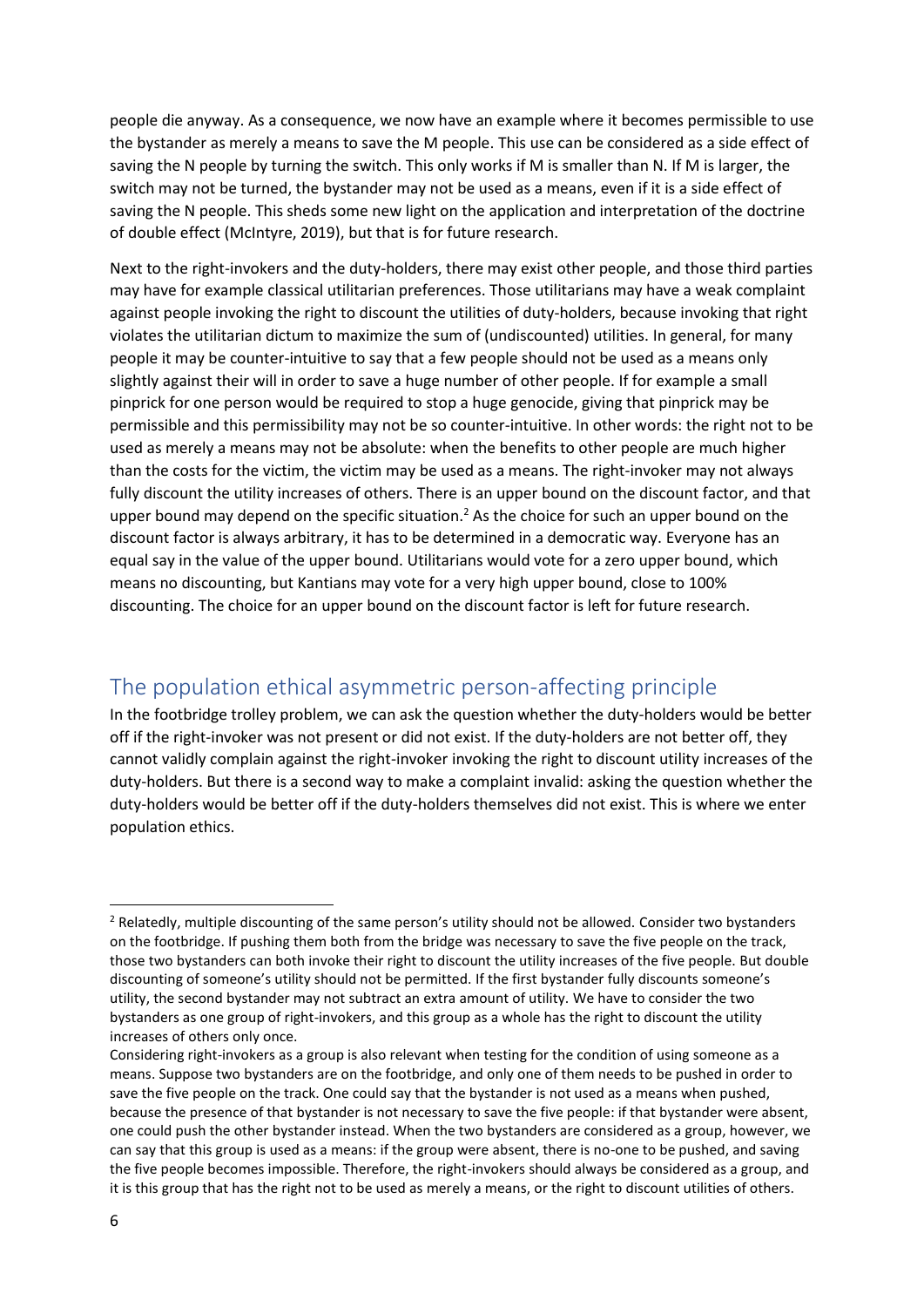In population ethics, a distinction can be made between necessary people, who exist in all possible world histories of all eligible options, and possible people, who do not exist in all possible world histories.

Just like the right to bodily autonomy in deontological ethics, we can introduce a right to procreation autonomy in population ethics. Procreation refers generally to a choice that causes the existence of possible people. The necessary people can invoke this right, and the possible people are the dutyholders. Invoking the right to procreation autonomy means that the necessary people have a right to discount the utilities of the possible people. If the utilities of possible people are fully discounted, they are not included in the sum of utilities.

Excluding or fully discounting the utilities of the possible people from the sum of utilities gives us a reduced utilitarian theory that corresponds with the person-affecting view (Narveson, 1973; Heyd, 1988; Parfit, 2017), famous for its slogan: "We are in favor of making people happy rather than making happy people." A theory is person-affecting when one option is better than another option if and only if the first option is better than the second for at least someone, and worse than another option if and only if it is worse for at least someone. The case of the very repugnant conclusion shows that total utilitarianism is not person-affecting. Total utilitarianism entails that the first, nonrepugnant option, where the necessary people are very happy, is worse than the second, very repugnant option, because the non-repugnant option has a lower sum of utilities. But for no-one who exists in the non-repugnant option is that option worse than the very repugnant option. By deleting the utilities of the possible people (the lives barely worth living), we avoid the repugnant conclusion and arrive at a person-affecting utilitarian theory.

But simply deleting the utilities of possible people may cause complaints, especially when it results in bringing into existence possible people with negative utilities. By definition, a zero utility means the person is indifferent between existence and non-existence, all else equal (i.e. the utilities of everyone else are not changed), and a negative utility means that that person prefers non-existence above having a live with that utility. If you have a negative utility, you would prefer a situation where you do not exist and everyone else remains equally happy (keeps the same utilities). Hence, when someone is brought into existence with a negative utility, that person can complain against the choice to be brought into existence.

To make the right to procreation autonomy complaint-free, only the utilities of possible people who have positive utilities may be discounted. Just as a right-invoker of the right to bodily autonomy has the right to exclude from the utilitarian sum the utility increases of the duty-holders, the necessary people have the right to exclude the positive utilities of the possible people. These positive utilities of possible people are nothing but the utility increases when compared with a zero utility, i.e. the utility corresponding to non-existence. Hence, people who have the right to procreation autonomy do not have a duty to cause the existence of happy people, just like people who have the right to bodily autonomy do not have the duty to use their bodies as merely a means to make people happy.

Using the complaint-free right to procreation autonomy, we do not have to consider the total utility, but only the sum of the utilities of the necessary people and the possible people who have negative utilities. In other words: the necessary people should choose the option that maximizes a restricted sum of utilities, including only the utilities of the necessary people and the possible people with negative utilities.

No-one can complain against this right to exclude the positive utilities of possible people. Consider again the case of the very repugnant conclusion. Avoiding this conclusion by choosing the first, nonrepugnant option, the huge number of possible people with small but positive utilities (lives barely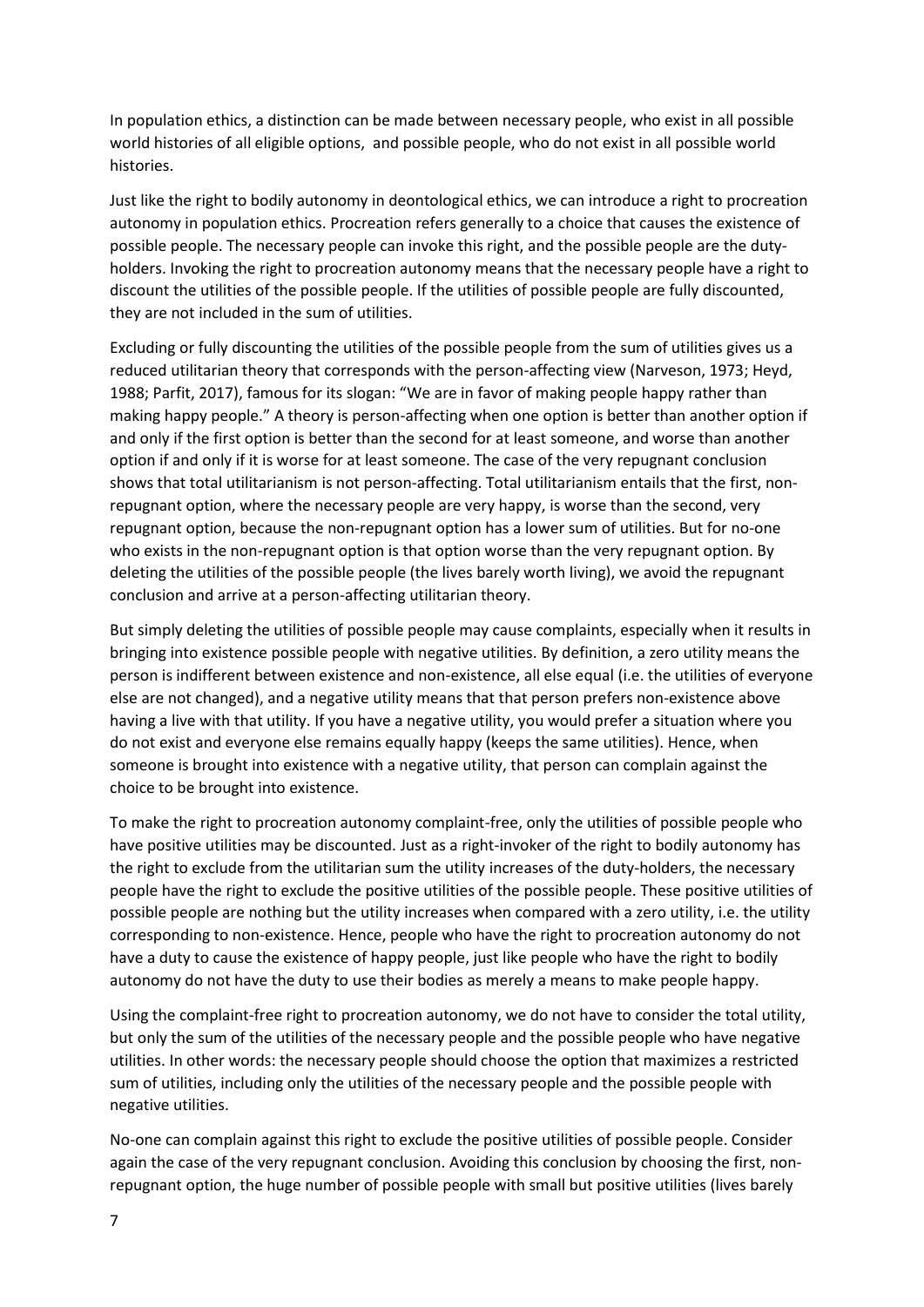worth living) are not brought into existence. These possible people could have had happy lives (although barely worth living, their lives were still positive), but as they do not exist, they cannot complain against choosing the non-repugnant option. Non-existent people cannot complain at all, and hence cannot complain against the necessary people exercising their right to exclude the positive utilities of possible people.

Excluding only the positive utilities of possible people introduces an asymmetry. This asymmetry is the consequence of the abovementioned symmetry-breaking by prioritizing complaints above compliments. Due to this focus on complaints, the person-affecting utilitarian theory entails the procreation asymmetry (Narveson, 1967; McMahan, 1981; Algander, 2012): it is always bad to cause the existence of a life with negative utility (all else equal), but not always good to cause the existence of a life with positive utility (all else equal). Possible people with negative utilities are included, but possible people with positive utilities may be excluded from the sum of utilities. Necessary people have to take into consideration unhappy possible people but not happy possible people.

By making the distinction between necessary and possible people, a person-affecting theory entails an intransitivity (Norcross, 1999). Consider three situations. In situation A, one person exists with utility 100. In situation B, that same person gets utility 101, and a second person is brought into existence with utility 1, which corresponds with a life barely worth living. In situation C, the same two people as in situation B exist, the first person gets utility 99 and the second utility 4.

The intransitivity arises when we compare two situations. According to the dominance addition condition (Arrhenius 2000, p159), adding an extra life with positive utility and increasing the happiness of the rest of the population, cannot make a situation worse. Hence, comparing situations A and B, situation B is as least as good as situation A. Both total and person-affecting utilitarianism are in agreement with this dominance addition condition. The second person in situation B is a possible person whose utility does not count in person-affecting utilitarianism. So we choose the situation that has the highest utility of the necessary person, which is situation B where that person has a utility of 101.

When comparing situations B and C, the second person exist in both situations and hence counts as a necessary person. According to both total and person-affecting utilitarianism, situation C with a total utility of 103 is better than situation B with a utility of 102.

Finally, comparing situations A and C, the second person should again be considered as a possible person whose utility does not count in person-affecting utilitarianism. That means situation A is better than C.

In summary, the person-affecting theory prefers B over A when the choice is between A and B, C over B when the choice is between B and C, and A over C when the choice is between A and C. Intransitivity becomes especially irrational when it allows for a money pump (Davidson, McKinsey & Suppes, 1955): one is willing to pay to exchange A for B, willing to pay to exchange B for C, and again willing to pay to exchange C for A. Running in circles, one pays an infinite amount to end up with the initial option. However, in the population ethical situation, once B or C are chosen, one cannot return back to situation A, as this would involve undoing the existence of the second person. As a money pump is avoided, some might be willing to accept the intransitivity of person-affecting utilitarianism (Temkin, 1987).

Nevertheless, person-affecting utilitarianism entails a dynamic inconsistency (Simaan and Cruz, 1973; Kydland & Prescott, 1977) that brings us back towards the very repugnant conclusion. Suppose we have a fourth option D, which is the same as C, but the first person gets utility 100, the second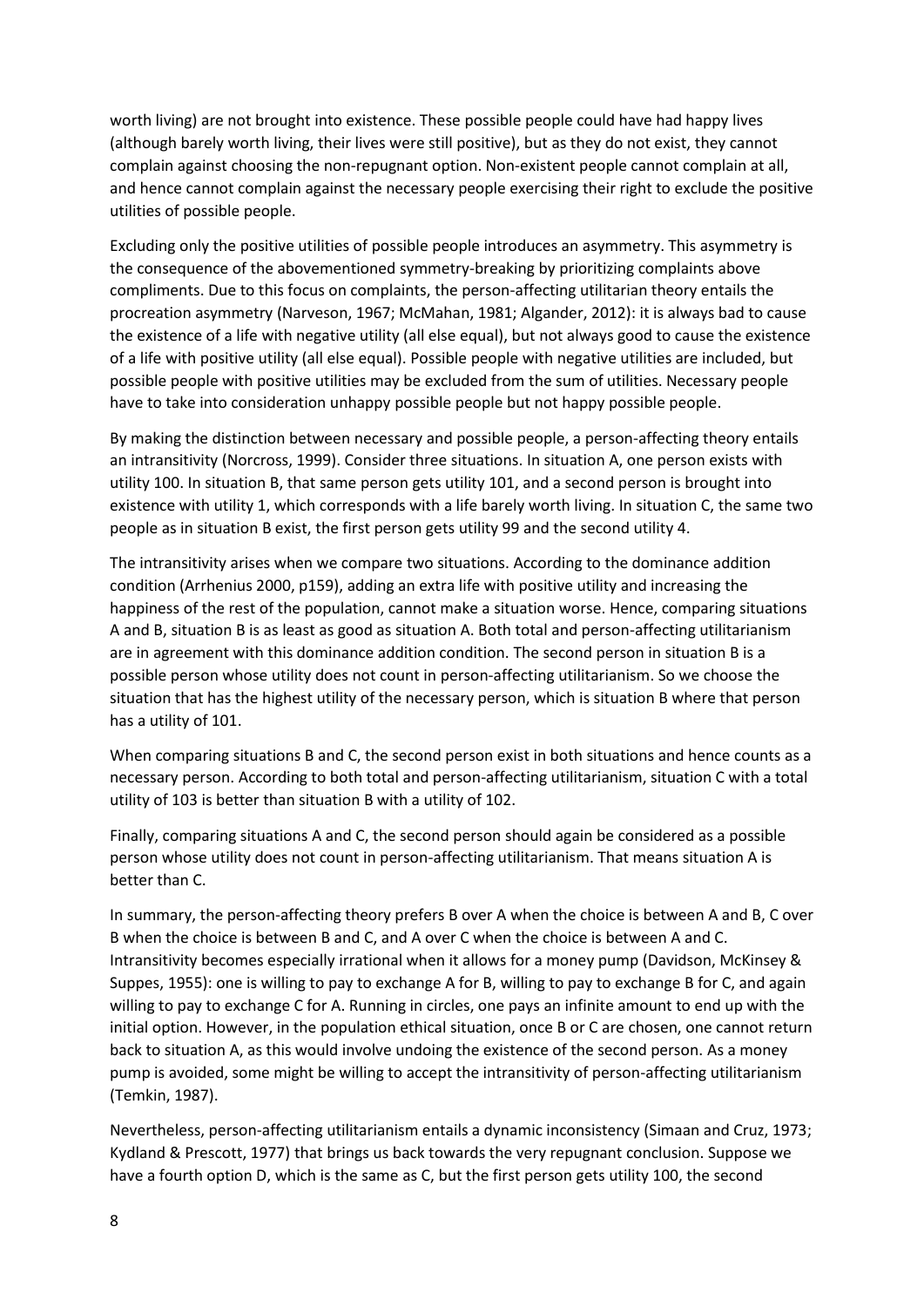person keeps a utility 4 and a third person is added with utility 1. According to the dominance addition condition, D is at least as good as C. But option D is worse than a fifth option E in which the same three people exist, the first person has utility 98 and the third gets utility 4. Continuing in the same way, we see that the utility of the first person gradually decreases to an arbitrary low level, by adding extra people with lives barely worth living. This arguments shows how difficult it is to escape the repugnant conclusion (Budolfson & Spears, 2018; Zuber e.a., 2021): even person-affecting utilitarianism entails this repugnant conclusion.

To avoid the intransitivity, dynamic inconsistency and repugnant conclusion, we can introduce a deontological, forward-looking constraint or decision consistency condition. If an eligible option, which initially seems to be the best, is later (when the option is chosen and the possible people become necessary people) dominated by another eligible option which initially seems worse, the initial better-seeming option should be excluded from the available options of the initial choice set. If you know in advance that if you choose the best option (e.g. situation B), that best option will no longer be the best option in the future (e.g. situation B will be dominated by situation C once B is chosen), then you should not choose that best option in the initial decision.

This forward-looking constraint, i.e. excluding from the initial choice set the options that will become dominated by other options once chosen, is a direct consequence of the complaint-free right to discount utility: once possible people are brought into existence, those people can complain against their utility increases being discounted. The forward-looking constraint is a deontological constraint, which means our population ethical theory is no longer axiological. An axiological theory (Greaves, 2017) only looks at the aggregate utility function (e.g. a sum of utilities) over all available options and does not impose restrictions on the choice set of available options. Deontological constraints impose boundary conditions on the maximization of the aggregate utility function.

The forward-looking, asymmetric, person-affecting utilitarian theory faces two counter-intuitive implications. First, the theory is indifferent between creating a life barely worth living and creating another, extremely happy life. This is the non-identity problem (Parfit, 1984). Second, the theory entails the extinction conclusion: if only the negative utilities of possible people are counted, the future cannot become good. It may be better not to procreate, because a possible person with a positive utility does not add any value to the world, but any possible person with a negative utility adds a disvalue to the world. That means adding people (creating future generations) cannot make things better, and could easily make things worse. The total negative utility of all the many future people with negative utilities can easily become larger in absolute value than the total decrease in utility of the necessary people (the current generation) when the whole population goes extinct. In that case, the necessary people should choose for total extinction, such that no future generations with negative utilities can be born.

These counter-intuitive implications can be avoided by claiming that the right to procreation autonomy is not absolute, just like the right to bodily autonomy is not absolute. We can set a positive threshold value of utility, and state that the part of the utility of a possible person that is above this threshold value, is fully taken into account in the sum of utilities, and should not be discounted. With this threshold value, the theory becomes neutral-range utilitarianism. There is a neutral range of utilities, where a utility is neutral when 'it is neither better nor worse that this life is lived than that it is not lived' (Broome, 2004, p142), or when the addition to the global population of a life at this welfare level 'has no positive or negative value in itself' (p145).

Neutral-range utilitarianism is slightly related to so-called critical-range utilitarianism that recently became more popular (Blackorby, Bossert & Donaldson, 1996; Qizilbash, 2007, Rabinowicz, 2009;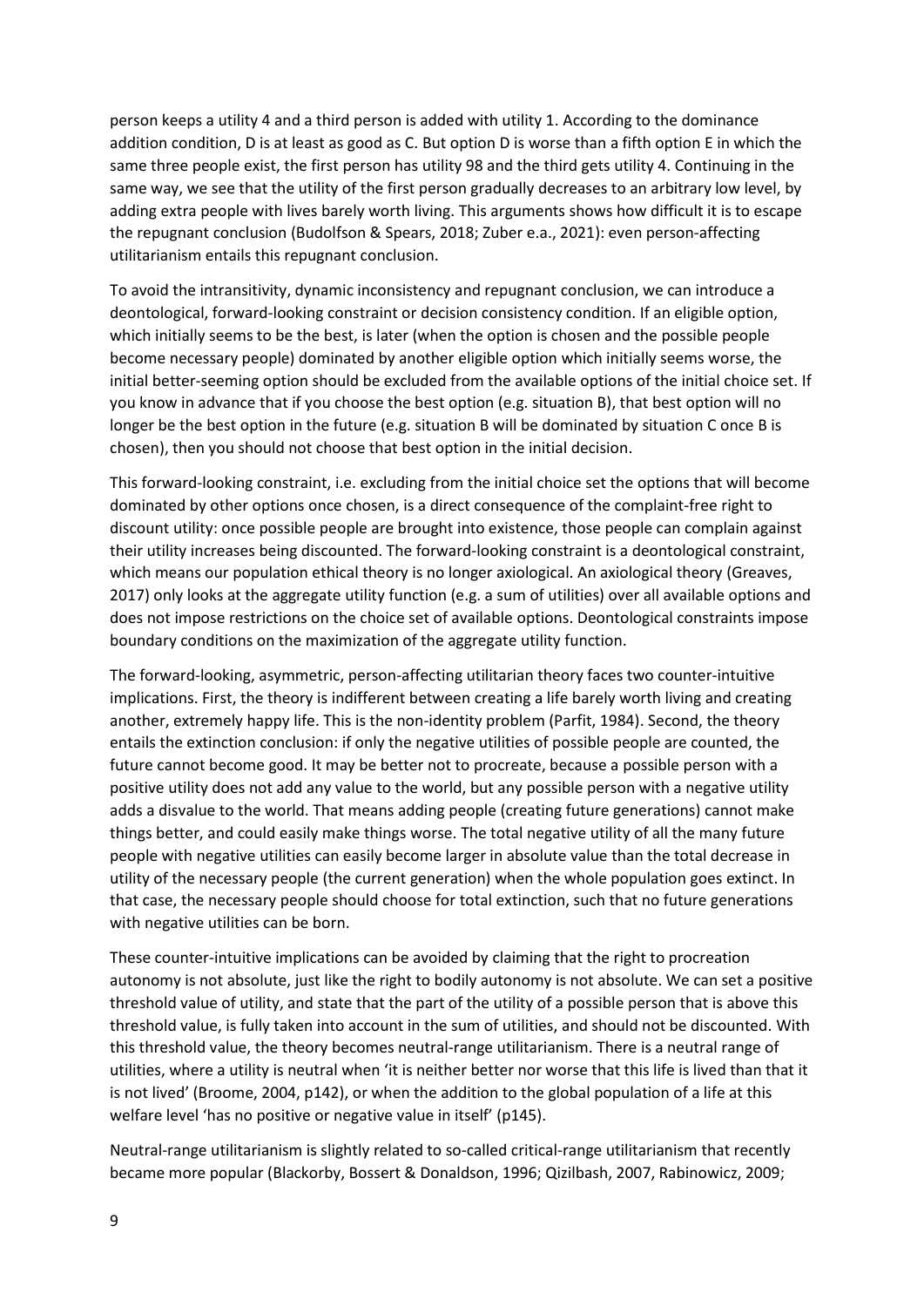Gustafsson, 2020). Critical-range utilitarianism starts from critical-level utilitarianism, where instead of the sum of utilities, one takes the sum of relative utilities, where a relative utility is the utility minus a constant, positive critical level. Critical-range utilitarianism states that there is no single critical level, but there is a range of critical levels. The problem of critical-range utilitarianism is that options can be mutually incomparable or incommensurate. The theory entails an incompleteness or quasi-ordering of options: there are pairs of options which cannot be ordered. One option is neither better than, nor worse than, nor equally good as the other option.

Neutral-range utilitarianism does not entail such incompleteness: every pair of options can be compared. This theory also starts from critical-level utilitarianism, but the critical level is zero for a necessary person and a possible person with negative utility, it equals the utility of a possible person when that person has a positive utility between zero and a positive threshold value, and it equals a positive constant equal to the threshold value for a possible person with utility above this positive constant.<sup>3</sup>

A final question remains: what is the size of this neutral range? If you may choose the neutral range, the size of that neutral range represents your population ethical preferences. These preferences cannot be represented by the utility function, because they depend on the choice set of eligible options. If you have a strong preference to avoid (very) repugnant conclusions and you face a choice set that leads to a repugnant conclusion, you can choose a large neutral range, with a high threshold value. If everyone had the same population ethical preference and therefore chose the same large neutral range, the repugnant conclusion is easily avoided. But if you want to avoid the extinction conclusion, your chosen neutral range should not be too large.

As different people have different population ethical preferences, different people can choose different neutral ranges. To make social decisions practically feasible and to avoid arbitrariness, the necessary people can democratically decide the size of the neutral range, given the actual choice set faced by those necessary people.

#### Conclusions

According to utilitarianism, we have to choose the option that has the highest sum of individual utilities. This theory entails two kinds of counter-intuitive implications: if it increases the total utility, a person may be sacrificed (used as a means against that person's will) for the sake of others, and people may have to drastically decrease their welfare by creating a huge population of individuals with lives barely worth living. These two kinds of counter-intuitive implications of utilitarianism can be avoided by introducing a complaint-free right to discount utility increases. This discount right is complaint-free when absence or non-existence of either the right-invokers or the duty-holders does not make the people whose utility is discounted better off.

As there are two parties, the right-invokers and the duty-holders, the discount right turns into two versions: the right to bodily autonomy that is characteristic in deontological ethics, and the right to

<sup>&</sup>lt;sup>3</sup> This theory is still indifferent between creating a life barely worth living and creating another, slightly happier life (with utility below the threshold value). This problem can be slightly mitigated, by introducing a small extensions of the theory, making it 'lexical' when there is a tie. Suppose there are multiple optimal options with equal total value, where total value is measured as a reduced sum of utilities. The reduced sum of utilities excludes the possible people with small positive utilities (i.e. whose lives are barely worth living). In that case, we can break the tie by choosing the option that has the highest sum of utilities of the excluded possible people.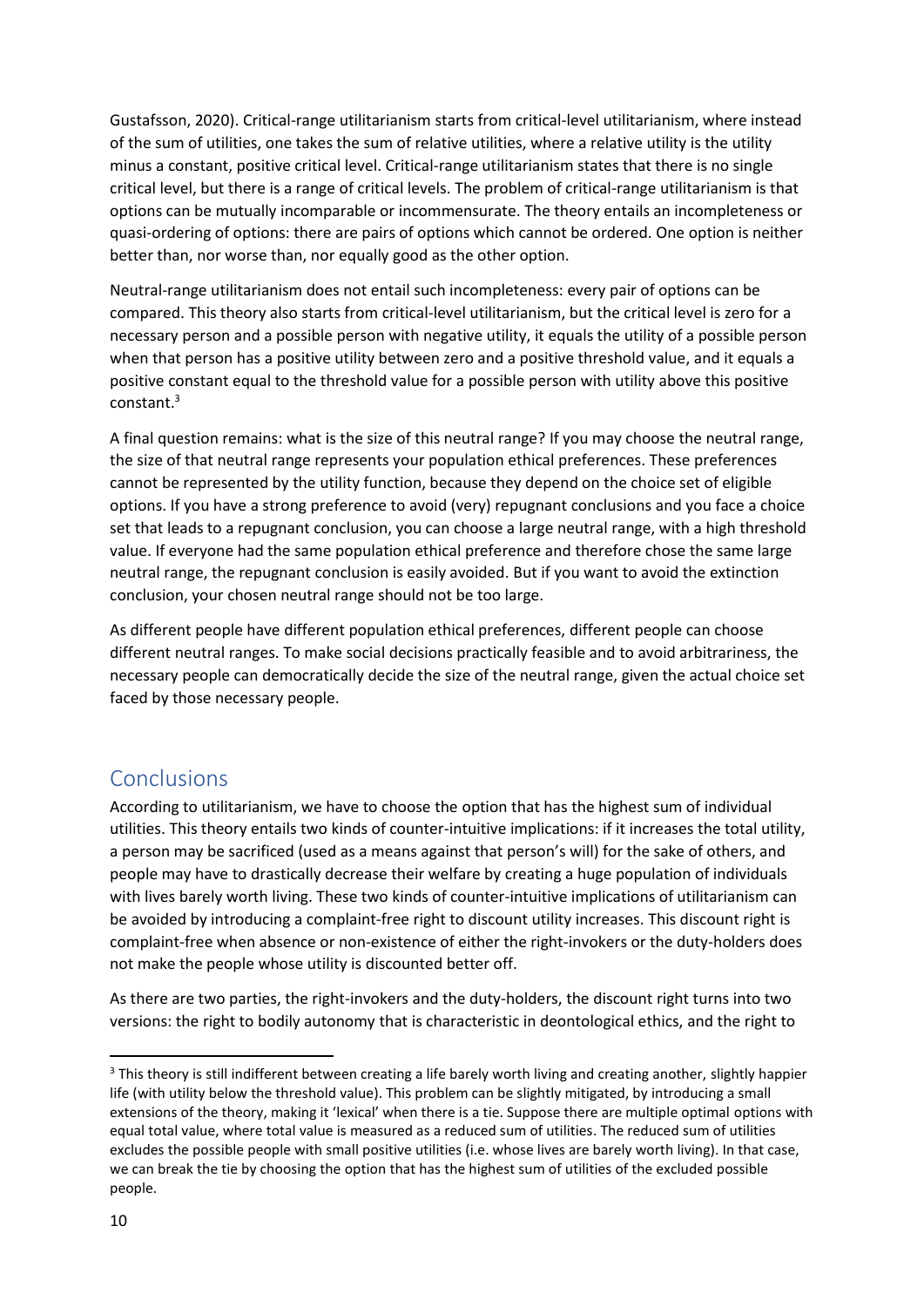procreation autonomy that is characteristic in population ethics. A duty-holder cannot complain against a right-invoker having and exercising the right to bodily autonomy, because the absence of the right-invoker does not make the duty-holder better-off. A duty-holder cannot complain against a right-holder having and exercising the right to procreation autonomy, because the non-existence of the duty-holder does not make the duty-holder better-off. Hence, these two rights are special in the sense that the duty-holders, i.e. the people affected by those rights, cannot complain against those rights.

These rights do not have to be absolute: they may have a finite strength and their limits can be democratically decided. With these two rights, we arrive at a restricted utilitarian theory that says we have to choose the option that has the highest sum of complaint-free discounted utilities. This entails neutral-range utilitarianism: maximize the sum of utilities of everyone except possible people with utilities between a neutral range. And it entails the deontological mere-means principle: we may not choose the option that involves the use as a means of the bodies of too many people that is too much against their will. In other words, right-holders of the right to bodily autonomy have the right to exclude the utility increments of the beneficiaries (those who benefit from the use of the rightholder as merely a means) from the utilitarian calculation (the sum of utilities), except when the sum of those utility increments is very large. Similarly, right-holders of the right to procreation autonomy have the right to exclude the utility increments (the positive utilities) of the possible people from the utilitarian calculation, except when the sum of those utility increments is very large. In general, people have the right to exclude the utilities of others, or the right to subtract a certain, large amount from their own utility in the sum of utilities, as long is no-one can complain against that.

## Conflict of interest

The author declares no conflicts of interest.

### References

Algander, P. (2012). A defense of the asymmetry in population ethics. *Res Publica*, 18(2):145-157.

Arrhenius, G. (2000). *Future Generations: A Challenge for Moral Theory*. PhD dissertation, Uppsala University.

Arrhenius, G. (2003). The very repugnant conclusion. In: Segerberg, K. & Sliwinski R. (eds.), *Logic, law, morality: thirteen essays in practical philosophy in honour of Lennart Åqvist*, pp. 167–180. Uppsala philosophical studies 51. Uppsala: Department of Philosophy, Uppsala University.

Blackorby, C., Bossert, W., & Donaldson, D. (1996). Quasi-orderings and population ethics. *Social Choice and Welfare*, 13(2):129-150.

Blackorby, C., Bossert W., & Donaldson, D. (2003). The axiomatic approach to population ethics. *Politics Philosophy Economics*, 2(3):342-381.

Belliotti, R. A. (1978). Negative duties, positive duties, and rights. *The Southern Journal of Philosophy*, 16(1):581-588.

Broome, J. (1991). *Weighing Goods*. Oxford: Basil Blackwell.

Broome, J. (2004). *Weighing Lives*. Oxford: Oxford University Press.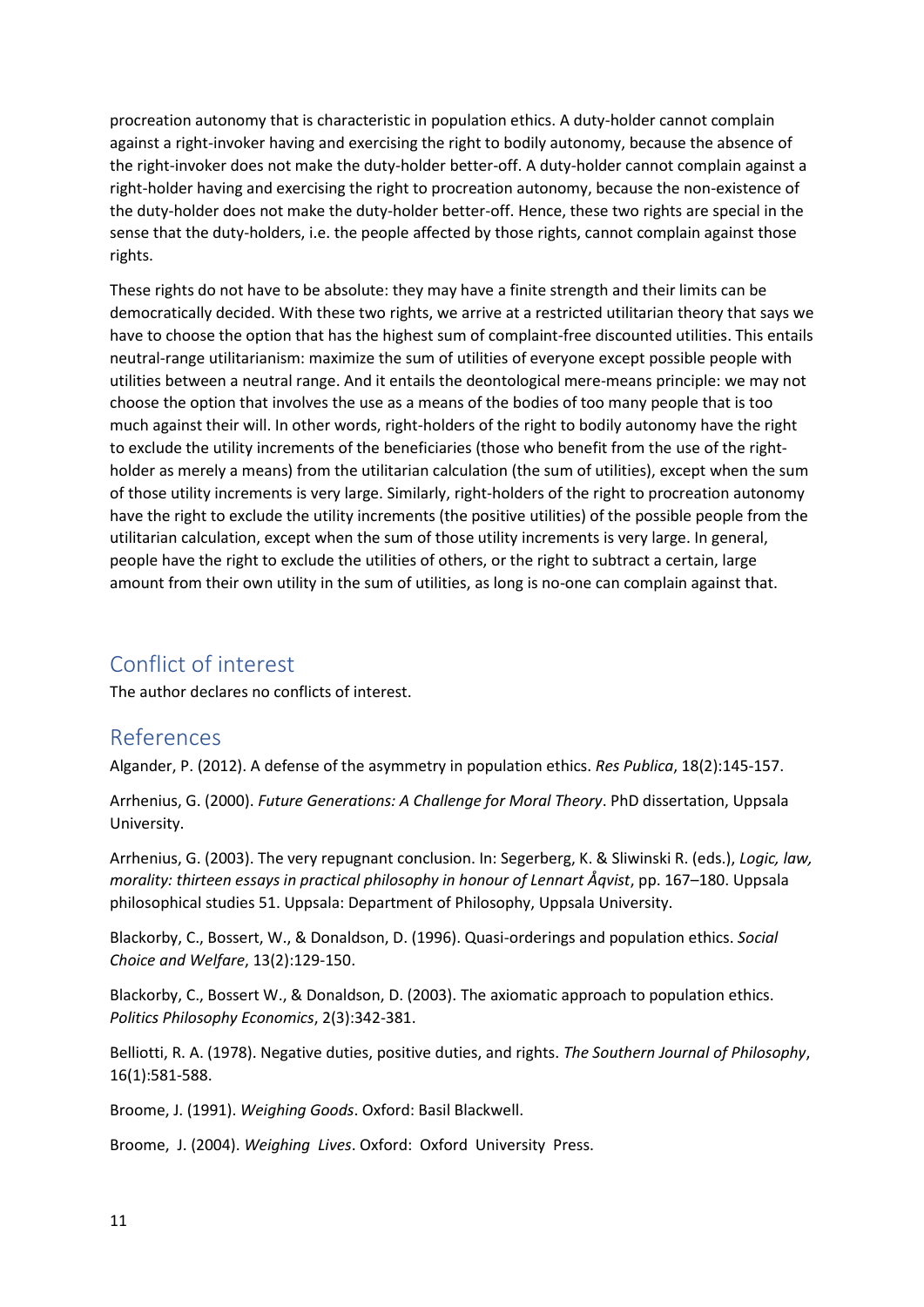Bruers, S. (2016). Can deontological principles be unified? Reflections on the mere means principle. *Philosophia*, 44(2):407-422.

Budolfson, M., & Spears, D. (2018). *Why the Repugnant Conclusion is inescapable*. Princeton University Climate Futures Initiative working paper.

Davidson, D., McKinsey, J.C.C., Suppes, P. (1955). Outlines of a Formal Theory of Value, I. *Philosophy of Science* 22:140 – 160.

Greaves, H. (2017). Population axiology. *Philosophy Compass*, *12*(11), e12442.

Gustafsson, J. E. (2020). Population axiology and the possibility of a fourth category of absolute value*. Economics & Philosophy*, 36(1): 81-110.

Hauser, M., Young, L., & Cushman, F. (2008) Reviving Rawls' Linguistic Analogy: Operative Principles and the Causal Structure of Moral Actions. In: Sinnott-Armstrong, W. (ed.) *Moral Psychology and Biology*. NY: Oxford U. Press.

Heyd, D. (1988). Procreation and value: Can ethics deal with futurity problems? *Philosophia,* 18:151- 170.

Hooker, B. (2009). The demandingness objection. In Chappel, T. (ed) *The problem of moral demandingness: New philosophical essays*, Palgrave Macmillan, pp 148-162.

Howard-Snyder F. (2011). Doing vs. Allowing Harm. *The Stanford Encyclopedia of Philosophy (Winter 2011 Edition)*, Edward N. Zalta (ed.)

Kant I. (1785), translated by J.W. Ellington (1993). *Grounding for the Metaphysics of Morals,* 3rd ed.. Hackett.

Kerstein S. (2009). Treating Others Merely as Means. *Utilitas*, 21(2):163-180.

Korsgaard C. (1996). *Creating the Kingdom of Ends*. Cambridge: Cambridge University Press.

Kydland, F. & Prescott, E. (1977). Rules Rather than Discretion: The Inconsistency of Optimal Plans. *Journal of Political Economy*, 85(3):473–492.

McIntyre, A. (2019). Doctrine of Double Effect. *The Stanford Encyclopedia of Philosophy (Spring 2019 Edition)*, Edward N. Zalta (ed.).

McMahan, J. (1981). Problems of Population Theory. *Ethics*, 92:96-127.

Narveson, J. (1967). Utilitarianism and New Generations, *Mind,* 76:62–72.

Narveson, J. (1973). Moral problems of population. *The Monist,* 57:62-86.

Norcross, A. (1999). Intransitivity and the person-affecting principle. *Philosophy and Phenomenological Research*, *59*(3):769-776.

Parfit, D. (1984). *Reasons and Persons*, Oxford: Clarendon Press.

Parfit, D. (1991). *Equality or Priority, The Lindlev Lecture*. Lawrence: University of Kansas.

Parfit, D. (2017). Future people, the non-identity problem, and person-affecting principles. *Philosophy & Public Affairs*, *45*(2):118-157.